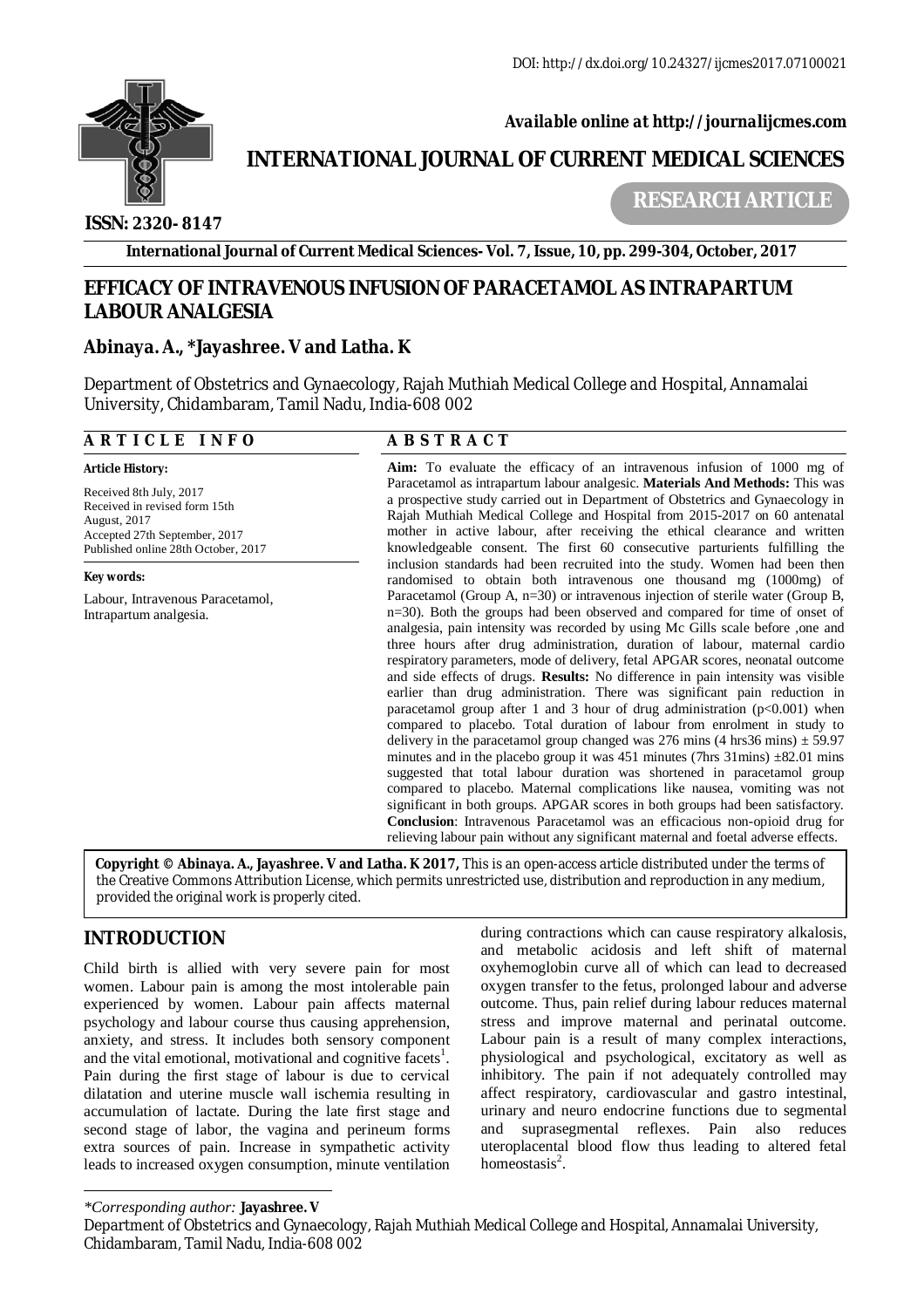The non-pharmacological techniques of analgesia include emotional support,warm water bath, relaxed birth environment, psycho-somatic preparation, yoga, Acupuncture, Transcutaneous electrical nerve stimulation (TENS), Hypnosis, Aromatherapy and Breathing techniques. The commonly used and effective pharmacological techniques include opioids like pethidine, tramadol, morphine, fentanyl, butorphanol, pentazocine, though the regional analgesia is gold standard nowadays and routinely used in modern obstetric anesthesia in developed countries. The newer advances like combined spinal epidurals, low dose epidurals, patient controlled intravenous, inhalational, and epidural analgesia, altered regional analgesia techniques include pudendal block, paracervical block, lumbar sympathetic block, perineal infiltration have revolutionized modern obstetric anesthesia. But most of modern obstetric analgesia practices involve participation of expert anesthesiologist, costly equipment, and continuous monitoring facilities which unfortunately will not be available in routine obstetric practice in the developing countries where a majority of obstetric services are in the hands of midwives, trained nurses, and non-specialist doctors. In such situations, a method with minimum technicality is desired. However, systemic opioids causes maternal (dysphoria, sedation, respiratory depression, nausea and vomiting and delayed gastric emptying) and fetal adverse effects (fetal distress, early neonatal respiratory depression and behavioural and feeding problems) upto six weeks post-delivery<sup>3</sup>. These concerns led to an exploration of an alternative non-opioid (Paracetamol) for maternal pain relief in labour.

Paracetamol, the mode of analgesic action of which has still not been fully found out is thought to exert its analgesic activity by inhibiting the production of prostaglandins in the Central Nervous System (CNS) (central acting) and peripherally blocking pain impulse $(4,5)$ . Also it has serotonergic (5HT) mechanism and cannabinoid agonism mechanism having its impact on analgesic effect, which recently led to the discovery of  $intravenous preparation<sup>6</sup>$ . . Various studies proved intravenous Paracetamol as effective analgesic agent which is safe, effective, inexpensive, and requires no special monitoring<sup>7</sup>.

Paracetamol being cheap and simple to administer could be a boon agent of obstetric analgesia in developing countries like India. Paracetamol is an effective non narcotic analgesic and antipyretic drug with tolerable side effects compared to other opioids and NSAIDs. The use of iv formulations during labour pain relief has an advantage with excellent bioavailability and earlier onset of action with higher mean IV c max (maximum plasma concentration of drug) and an earlier time to maximum concentration (T-max), with less intrasubject variability, compared with other formulations. Studies have documented safety and efficacy of intravenous Paracetamol as a labour analgesic with tolerable adverse effects(8.9). Paracetamol has a favourable safety profile without any risk of congenital anomalies<sup>10</sup>. The widespread use of anti spasmodic helps to ensure progress of labour which reduces the risk of dysfunctional labour

enabling early identification of emerging obstetric problem. The requirements of a satisfactory analgesic in labour are safety and effective analgesia throughout the painful periods of labour with no unpleasant maternal side effects and no depressant effect on the baby or on the maternal cardiorespiratory system. The technique used should be cheap, easy to administer, produce good relief of pain but should not impair consciousness and cooperation and should be non toxic to the mother and fetus. The technique must have no tocolytic action and should not delay labour.

So we undertook this study with the aim to study about efficacy and safety of single dose 1000 mg intravenous Paracetamol as labour analgesia during active phase of labour.

#### **MATERIALS AND METHODS**

This study was a comparative prospective –randomised study conducted in Department of Obstetrics and Gynaecology in RMMC&H, Chidambaram 2015-2017. A random organization of sixty antenatal women in age group 20 to 35 years with term gestation with cephalic presentation in active phase of labour had been recruited and selected according to inclusion criteria and divided into 2 groups. Antenatal women with previous LSCS, scarred uterus (post myomectomy), multifetal gestation, fetal malpresentation, intrauterine fetal demise, antepartum hemorrhage, clinical diagnosis of CPD were excluded from this study.

*Group A-Study Group* - 30 women (15 primi+15 multi) in active labour received intravenous infusion containing a thousand mg (1000 mg) of paracetamol single dose over 15 minutes.

*Group B-Placebo Group* - 30 women (15 primi+15 multi) in active labour received one hundred ml (100 ml) intravenous infusion of normal saline over 15 minutes.

In all women included in this study had undergone detailed history, general, systemic and obstetric examination. Vaginal examination had been done and all the required investigations completed. Labour was monitored using partogram. Pain intensity before administering drug recorded by means of Mc Gills pain intensity scale (table1). Measurement of pain relief was done after 1 and three hour of drug administration. Fetal monitoring performed with the use of a NST. Duration of labour, Mode of delivery, neonatal outcome and drug delivery interval and side effects of drugs in both the groups have been noted.

**Table 1** Mc Gills pain intensity scale

| <b>Mc Gills</b> | Pain              |
|-----------------|-------------------|
| scale           | intensity         |
| 0               | No pain           |
| 1               | Mild pain         |
| $\mathfrak{D}$  | <b>Discomfort</b> |
| 3               | Distressing       |
|                 | Horrible          |
| 5               | Excruciating      |

#### *Statistical Analysis*

Data have been defined as mean  $\pm$  SD and percent. Metric data had been as compared through student's t test,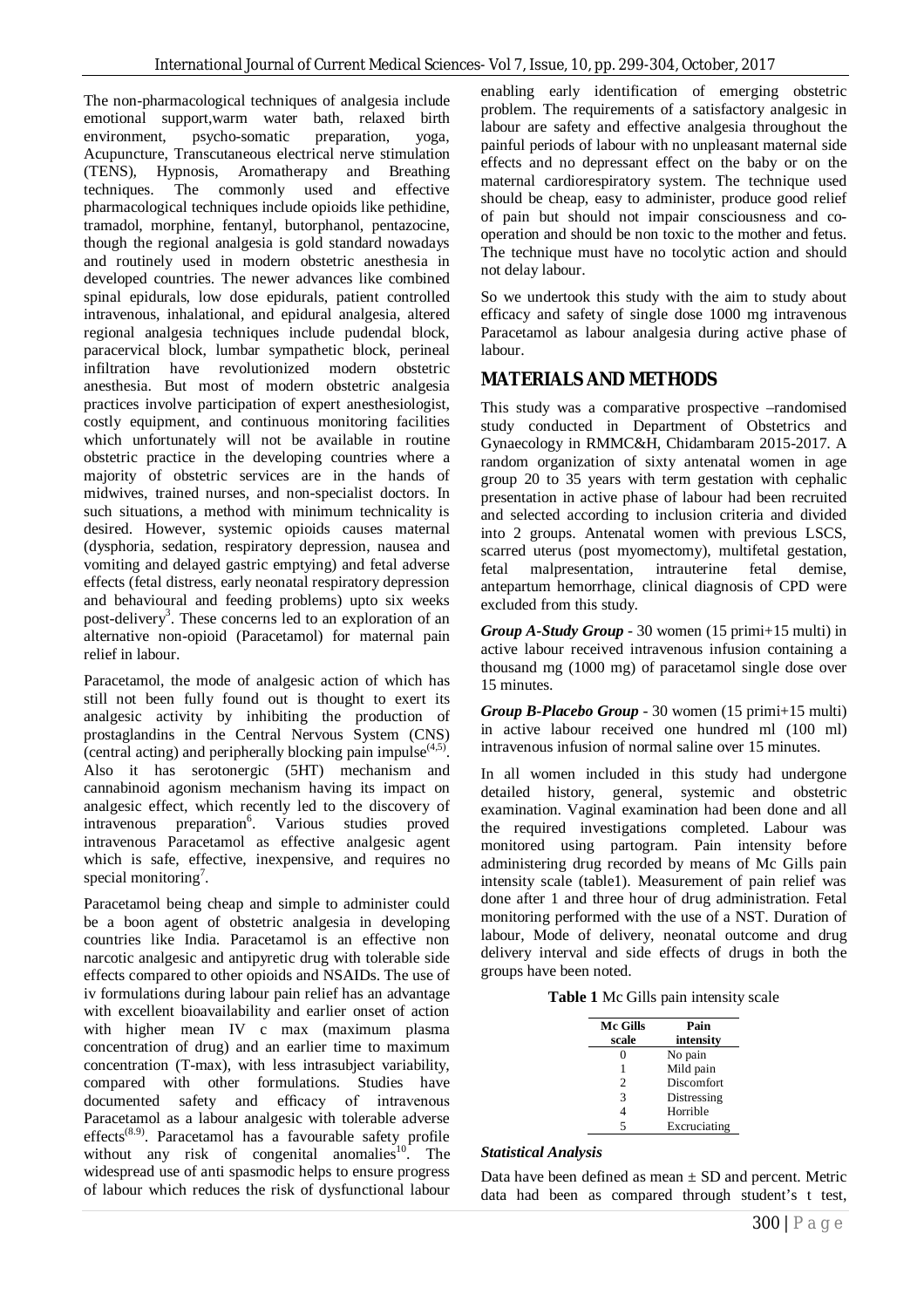whereas non metric information had been compared by means of chi square test and Mann-whitney U check. P<0.05 was taken into consideration as significant p value. Software used was Microsoft excel and statistical package for social sciences for data analysis (SSPS 21).

#### **RESULTS**

The mean age group of the women in paracetamol group was 24.86±4.06 years and in the placebo group was 23.47±4.34 years. The difference was not statistically significant among the 2 study groups  $(p=0.865)$  (table 2).

The mean gestational age in paracetamol group was  $39.35\pm1.73$  weeks and in placebo group was  $39.73\pm1.01$ weeks. The difference was not statistically significant between the two groups (p=0.995) (table 2).

The mean dilatation and effacement of cervix at enrolment in the paracetamol group had been  $4.13\pm0.34$  cms and 61.66±10.85% respectively. In the placebo group, the mean dilatation and effacement of cervix had been  $4.22\pm0.13$  cms and  $62.01\pm9.12\%$  respectively without a statistically vast difference ( $p = 0.226, 0.710$ ). (table 2)

**Table 2**

| <b>Parameters</b>                       | <b>GROUP A</b>            | <b>GROUP B</b>                        | <b>P</b> Value   |
|-----------------------------------------|---------------------------|---------------------------------------|------------------|
| Maternal Age                            | $24.86 \pm 4.06$ yrs      | 23.47±4.34 yrs                        | $0.865$ (NS) *   |
| Gestational Age                         | $39.35 \pm 1.73$<br>Weeks | $39.73 \pm 1.01$ weeks $0.995$ (NS) * |                  |
| Cervical Effacement $61.66 \pm 10.85$ % |                           | $62.01 + 9.12%$                       | $0.710$ (NS) $*$ |
| Cervical Dilatation                     | $4.13 \pm 0.34$ cms       | $4.22 \pm 0.13$ cms                   | $0.226$ (NS) $*$ |

\*Non significant

*Pain intensity before drug administration:* Using Mc Gills pain scale, 9 women (30%) in the paracetamol groups had horrible pain, 18 women (60%) had distressing pain, and 3 women (10%) had discomfort at the point of entry into study. In the placebo group, 7 women (23.33%) had horrible pain, 19 women (63.33%) had distressing pain, and 4 women (13.33%) had discomfort. The pain intensity was measured using McGills scale among the two groups before drug administration had been statistically insignificant ( $p = 0.781$ ) (Table 3).

**Table 3** Pain Intensity Measurement

| Time                   | Pain<br>intensity |    | <b>Intravenous</b><br>paracetamol<br>group |                | Placebo<br>group | p<br>value |
|------------------------|-------------------|----|--------------------------------------------|----------------|------------------|------------|
|                        |                   | N  | $\frac{0}{0}$                              | N              | $\frac{0}{0}$    |            |
|                        | Mild              | 0  | 0.0                                        | $\Omega$       | 0.00             |            |
| Before drug            | <b>Discomfort</b> | 3  | 10.0                                       | 4              | 13.33            | 0.781      |
| administration         | Distressing       | 18 | 60.0                                       | 19             | 63.33            | $(NS)*$    |
|                        | Horrible          | 9  | 30.0                                       | 7              | 23.33            |            |
| After 1 h of           | Mild              | 3  | 10.0                                       | $\Omega$       | 0.00             |            |
|                        | <b>Discomfort</b> | 22 | 73.4                                       | 1              | 3.33             | < 0.001    |
| drug<br>administration | Distressing       | 4  | 13.3                                       | 17             | 56.67            | $(Sig)$ †  |
|                        | Horrible          | 1  | 3.3                                        | 12             | 40.00            |            |
| After 3 h of           | Mild              | 9  | 30.0                                       | $\overline{c}$ | 6.67             |            |
|                        | <b>Discomfort</b> | 17 | 56.7                                       | 1              | 3.33             | < 0.001    |
| drug<br>administration | Distressing       | 4  | 13.3                                       | 11             | 36.67            | $(Sig)$ †  |
|                        | Horrible          | 0  | 0.0                                        | 16             | 53.33            |            |

<sup>†</sup> Significant

\* Non - significant

After 1 h of intravenous paracetamol administration, 1 women (3.3%) had horrible pain, 4 women (13.3%) had distressing pain, 22 women (73.4%) had discomfort, and 3 women (10%) had mild pain. In the placebo group, 12 women (%) had horrible pain, 17 women (56.67%) had distressing pain, 1 women (3.33%) had discomforting pain, and no women had mild pain after 1 h of drug administration. The difference between the two groups had been statistically significant. (p<0.001) (Table 3). After 3 h of paracetamol administration, 4 women (13.3 %) had distressing pain, 17 women (56.7 %) had discomforting pain, and 9 women (30%) had mild pain. In the placebo group, 16 women (53.33%) had horrible pain, 11 women (36.67%) had distressing pain, 1 women (3.33%) had discomfort and 2 women (6.67%) had mild pain measured using Mc Gills pain intensity scale. The difference among the two groups had been statistically significant (p<0.001) (Table 3).

Women who had lower segment caesarean section (LSCS) were excluded from study about efficacy of pain and duration of labour. The mean duration of active phase of first stage of labour in the paracetamol group was 196mins (3hrs 16mins)  $\pm 56$  minutes and in the placebo group turned into 264 mins (6hrs 24mins) ±86 mins. The difference in mean duration of the active phase of first stage of labour was statistically significant  $(p<0.001)$ . (Table 4/Graph 1) The mean duration of the second stage of labour within the paracetamol group became  $35.03 \pm 7.5$ minutes and in the placebo group it was  $54.16 \pm 40$ minutes .The mean duration of second stage of labour became statistically significant  $(p<0.001)$  between 2 groups. (Table 4/Graph 1). The mean duration of  $3<sup>rd</sup>$  stage of labour in the paracetamol group was  $5.57\pm0.95$  mins and within the placebo group it was  $12.34 \pm 1.26$  mins. The difference in the mean duration of third stage of labour was statistically significant between the two groups (p<0.001) (Table 4/Graph 1). Total duration of labour from enrolment in the paracetamol group was 276 mins (4hrs 36mins)  $\pm$ 59.97mins and in the placebo group, it was 451 mins (7hrs 31mins)  $\pm$  82.01 mins. The distinction was statistically significant among the two groups (p<0.001). (Table 4/Graph 1)

**Table 4** Duration of Labour

| <b>Duration</b>   |        | $Group-A$<br>(IV Paracetamol -<br>$1000$ mg $)$ |        | $Group-B$<br>(Placebo group) | t-test | <b>P</b> value          |
|-------------------|--------|-------------------------------------------------|--------|------------------------------|--------|-------------------------|
| of labour         | Mean   | Std.<br><b>Deviation</b>                        | Mean   | Std.<br><b>Deviation</b>     | value  |                         |
| I <sup>st</sup>   | 3.0621 | 0.56254                                         | 6.2456 | 0.8651                       |        | $16.543 \le 0.001(S)$ † |
| II <sub>ud</sub>  | 0.3503 | 0.7510                                          | 0.5416 | 0.4097                       |        | 6.548 < $0.001(S)$ †    |
| III <sup>rd</sup> | 0.5571 | 0.0959                                          | 0.1261 | 0.2672                       |        | $22.456 \le 0.001(S)$ † |
| Total<br>Duration | 3.9695 | 0.59978                                         | 6.9133 | 0.82011                      |        | $18.356 \le 0.001(S)$ † |

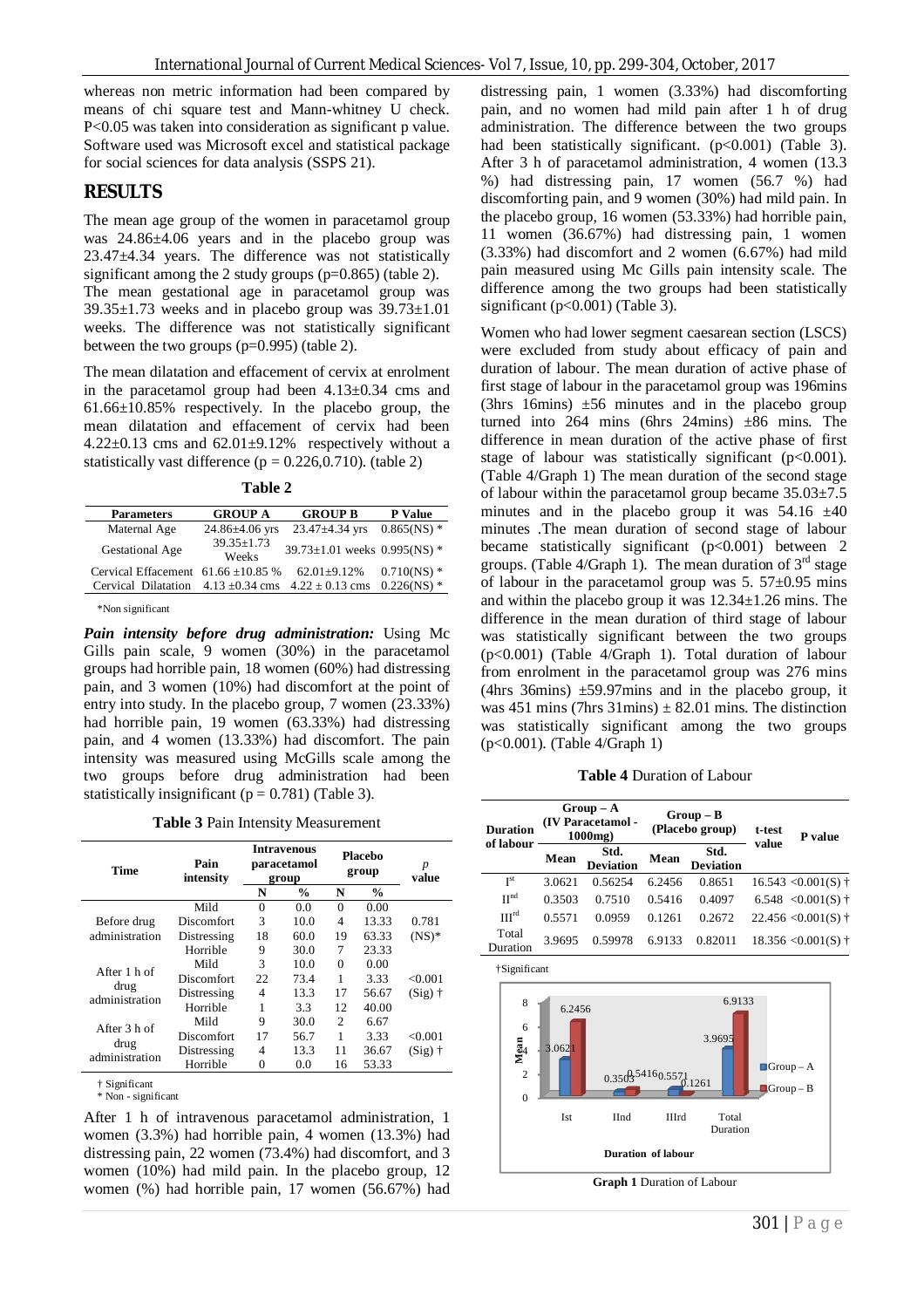Drug delivery interval in the paracetamol group was 233 mins (3hrs 53mins)  $\pm$ 44.13 minutes and within the placebo group was 422 mins (7hrs 2mins)  $\pm$  53.21mins. The difference was statistically significant between the groups  $(p<0.001)$ .(table 5)

| Table 5 Drug Delivery Interval |  |  |  |  |  |
|--------------------------------|--|--|--|--|--|
|--------------------------------|--|--|--|--|--|

| Group                                                     | N Mean | Std. t-test<br>Deviation value | P value                                              |
|-----------------------------------------------------------|--------|--------------------------------|------------------------------------------------------|
| Group - A<br>(IV Paracetamol - 1000 mg) 30 3.5353 0.44131 |        |                                |                                                      |
| $Group - B$<br>Placebo group                              |        | 30 6.6283 0.53211              | $17.654 \begin{array}{c} <0.001(S) \\ + \end{array}$ |

†Significant

26 (86.7 %) women within the paracetamol group and 25(83.3%) in the placebo group had spontaneous vaginal delivery. 2 (6.7%) women in paracetamol and 2 (6.7%) women in placebo group had to undergo LSCS. There had been 2(6.7%) instrumental deliveries in paracetamol group and 2(6.7%) instrumental deliveries in placebo group. No statistically significant difference in the mode of delivery had been determined between the two groups (p=0.684) (Graph 2).



**Graph 2** Mode of Delivery

In the paracetamol group, nausea was observed in 6.67% followed by vomiting (3.33%). Nausea was commonest adverse effect within the placebo group (10.0%) followed by vomiting (3.33%). No women in the paracetamol and placebo group had PPH, and fetal tachycardia/ bradycardia, respiratory depression. The variation in the nausea and vomiting were statistically insignificant among the 2 groups ( $p = 0.645$ ) (Table 6).

**Table 6** Maternal Complications

| Maternal<br>Complicatio | Group-A<br>(IV Paracetamol - 1000<br>mg) |               | Group - B<br>(Placebo group) |               |  |
|-------------------------|------------------------------------------|---------------|------------------------------|---------------|--|
| n                       | N                                        | $\frac{0}{0}$ | N                            | $\frac{0}{0}$ |  |
| None                    | 27                                       | 90.00         | 26                           | 86.67         |  |
| Nausea                  | 2                                        | 6.67          | 3                            | 10.00         |  |
| Vomiting                | 1                                        | 3.33          |                              | 3.33          |  |
| <b>PPH</b>              | 0                                        | 0.00          | 0                            | 0.00          |  |
| Total                   | 30                                       | 100.0         | 30                           | 100.00        |  |

P value 0.645(Non significant)

The mean APGAR scoring of neonates in the paracetamol group at 1 min was  $5.93 \pm 1.17$  and at 5 min was  $7.83 \pm 1.17$ 0.86. The mean APGAR score of the neonates in the placebo group at 1 min was  $5.63 \pm 0.81$  and at 5 min was 7.92  $\pm$  0.77. The difference had been statistically insignificant (p-0.714, 0.0621)(Graph 3).



**Graph 3** Apgar Scores

The mean birth weight was  $2.87 \pm 0.43$  kg within the paracetamol group and 2. 89  $\pm$  0.20 kg in the placebo group. The distinction were statistically insignificant among the 2 groups  $(p = 0.499)(Graph 4)$ .



**Graph 4** Birth Weight Mean

#### **DISCUSSION**

Paracetamol also called as acetaminophen or APAP (Nacetyl-para-aminophenol). Molecular system is  $C_8H_9NO_2$ . The probable mode of analgesic action of intravenous paracetamol was peripheral and central inhibition of COX and or interaction with serotonergic system. 1 gram of intravenous paracetamol have to receive only if body weight is more than 33 kg and hepatic issues ruled out. The dose needed should no longer be repeated within four hours and ought to no longer exceed 4gms in 24 hours.

The findings of present study suggest that paracetamol group had a significant decrease in pain intensity 1 and 3 hour after drug administration as compared to normal saline. About 75% women in paracetamol group has substantial relief of pain which lasted for atleast 3 hours**.**  Meenakshi Lallar *et al* (2015)<sup>11</sup>, Hema Mohan *et al*  $(2015)^{12}$ , Bishnu Prasad *et al* $(2013)^{13}$  also found to have pain relief after 1 and 3 hour of drug administration.This might be explained by the fact that peak analgesic effect of Paracetamol is seen at 1 hour where its effect lasting for 4 to 6 hours.

There was a statistically significant reduction in duration of first, second and third stages of labour after administration of intravenous Paracetamol. Jeetinder Kaur Makkar *et al*  $(2014)^{14}$  found significant decrease in duration of first stage of labour. A good analgesic will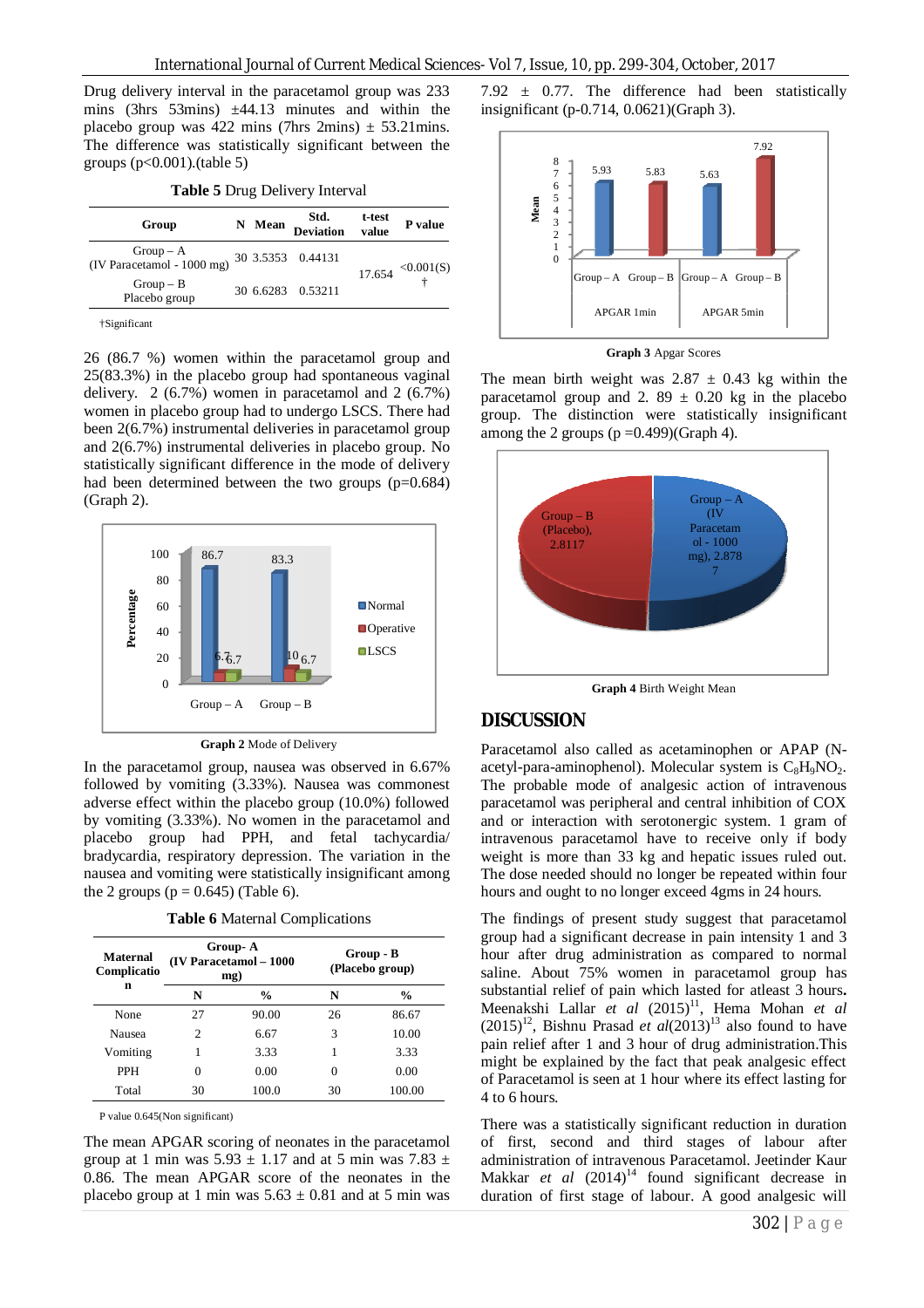reduce the duration of labour and prevent dysfunctional labour.

In study conducted by Vijay Zutshi *et al*, <sup>15</sup> (2016) evaluated the efficacy of an intravenous infusion of 1000 mg of Paracetamol as an intrapartum analgesic. There was pain reduction at 1 and 2 hours in both groups  $(p<0.001)$ . However, it was more significant in the Paracetamol group, especially at 1 hour. Duration of labour was shortened, without any maternal and foetal adverse effects. In their study, it was demonstrated that Intravenous Paracetamol was an efficacious nonopioid drug for relieving labour pain without any significant maternal and foetal adverse effects.

In a study by Elbohoty *et al.* in  $2012^{(8)}$ , intravenous Paracetamol infusion was compared with intravenous Pethidine for labour analgesia. It was concluded that effectiveness of intravenous Paracetamol and duration of action were comparable in both drugs, but Paracetamol was associated with a fewer maternal side effects and also shortened labour.

In another study by Abdollahi *et al*. in 2014<sup>(7)</sup>, comparing intravenous paracetamol with intramuscular pethidine, it was concluded that intravenous paracetamol was more effective. But no shortening of labour was observed with intravenous paracetamol and no difference in maternal and neonatal outcome.

In study by Karim *et al*<sup>16</sup>, (2015) evaluated the efficacy and adverse effects of an i.v. infusion of paracetamol during the active phase of labor as compared with sterile water (placebo) as a method for intrapartum analgesia. They found that Paracetamol appears to be a safe and effective medicine that can be used during the intrapartum period.

These studies gives us an interpretation that intravenous Paracetamol might be a better analgesic than other systemic opioids.

Jeetinder Kaur Makkar (2014) *et al* <sup>(13)</sup>, in their study noted foetal bradycardia in 5 patients in tramadol group (17.2%) as compared to 2 in paracetamol group (6.6%). No maternal adverse effects were noted with paracetamol, confirming its favourable safety profile.

Neonatal outcome was more favourable with paracetamol. The mean Apgar scores at 1 and 5minutes were favourable, indicating absence of any neonatal adverse effects with the use of Paracetamol.

In our study, Neonatal outcome was beneficial with paracetamol, however no other principal complications occured with paracetamol. Thus it was proved that intravenous paracetamol was most efficacious and has safety profile in labouring women.

#### **CONCLUSION**

Obstetric analgesia helps in making childbirth a favourable and painless event. Findings from the present study demonstrated that intravenous paracetamol is an effective non opioid drug for relieving labour pain. Paracetamol also helps in shortening the length of labour and has fewer maternal adverse effects; however neonatal outcome of Paracetamol was excellent. So from our study we can conclude that intravenous Paracetamol is simple, cost effective, feasible option as labour analgesics. In developing countries like India, where health care resource settings were poor, intravenous Paracetamol can be used as a labour analgesic due to its good analgesic action, shortening of labour, and fewer maternal side effects. This was in accordance with the study of Malaise O shows that IV Paracetamol has good efficacy and safety in labour analgesia. Also, the effect of Paracetamol in reducing duration of labor necessitates future research, with potential benefits being,

- 1. lowering the incidence of complications due to lengthened labour (neonatal sepsis or maternal infection such as chorioamnionitis or puerperal sepsis)
- 2. Advantageous in decreased foeto-placental reserve, reducing the occurrence of abdominal delivery;
- 3. Reducing the time of labour would be welcomed by women and health authorities with limited medical resources especially in developing countries.

Though it was said that memories of pain fade consistently, this does not make it any more tolerable at times. It is therefore only humane to attempt to relieve it and make labour more memorable and favourable event for the women.

#### **References**

- 1. Lowe NK. The nature of labour pain. *American Obstetric Gynaecology*. 2002; 186(5): S16-S24.
- 2. Nagaria T Acharya J; Pain relief in labourtramadol versus pentazocine. *J Obstet Gyneco India*, 2006; 56:406-409.
- 3. Simkin P, Dickersin K. A Guide to Effective Care in Pregnancy and childbirth. Oxford University Press; 1996. Control of Pain in Labour. In: Enkin M, Keire MJNC, Renfrew M, Neilson JA, editors; pp. 247-61
- 4. Aronoff DM, Oates JA, Boutaud O, Arbor A. New insights into the mechanism of action of acetaminophen: Its clinical pharmacologic characteristics reflect its inhibition of the two prostaglandin H2 synthases. *Clinical Pharmacology and Therapeutics.* 2006;79(1):9-19
- 5. Graham GG, Scott KF, Day RO. Tolerability of paracetamol. *Drug Saf.* 2005; 28(3):227-40.
- 6. Smith HS. Potential analgesic mechanisms of acetaminophen. *Pain Physician*. 2009; 12(1):269- 80.
- 7. Arslan M, Celep B, Çiçek R, *et al*. Comparing the efficacy of preemptive intravenous paracetamol on the reducing effect of opioid usage in cholecystectomy. *J Res Med Sci*. 2013;18:172-177
- 8. Abdollahi M, Mojibian M, Pishgahi A, *et al*. Intravenous paracetamol versus intramuscular pethidine in relief of labour pain in primigravid women. *Niger Med J.* 2014; 55:54-57. doi: 10.4103/0300-1652.128167
- 9. Elbohoty AE, Abd-Elrazek H, Abd-El-Gawad M, *et al*. Intravenous infusion of paracetamol versus intravenous pethidine as an intrapartum analgesic in